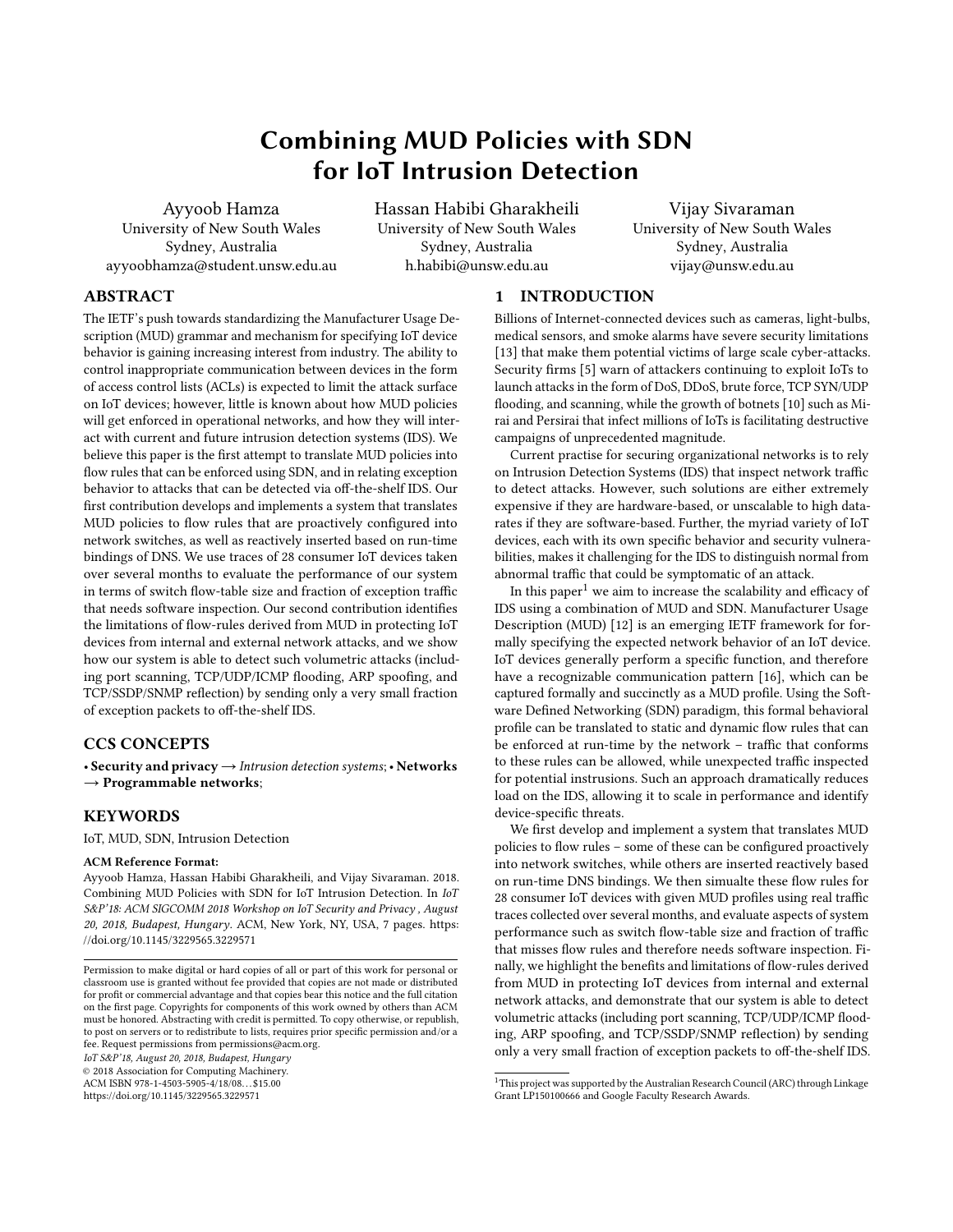# 2 RELATED WORK

The IETF MUD specification [\[12\]](#page-6-4) allows a device manufacturer to define the behavior of their device in the form of access control lists. This specification can be fed to an IDS to detect observed behavior that is not as specified, thereby indicating an anomaly or threat. In general, specification-based IDS for general-purpose devices is challenging as polices can be complex, unmanageable, and difficult to define manually as they are highly dependent on user activity [\[18\]](#page-6-6). However, since IoT devices are expected to be special-purpose, it is expected that they will have a small number of predictable traffic flows [\[16\]](#page-6-5), which can be captured via relatively simple policies.

An example proposal for using network policy to secure IoT devices in an SDN environment is [\[19\]](#page-6-7); however, their policy grammar requires fine grained access controls that capture the state change (such as smoke sensed or windows opened) associated with IoT devices, which may be infeasible if manufacturers encrypt their sensing data, and undesirable for network operators who do not want to make semantic interpretations of sensing data; furthermore, their proposed theoretical framework has not been demonstrated in implementation. MUD, instead, allows operators to impose a tight set of rules (down to the port level) for each device, thus limiting its communication to only intended traffic flows. In HanGuard [\[6\]](#page-6-8), the authors propose an access control model to block unauthorized access to IoT device from mobile devices. This proposed framework is only limited to local network traffic and mobile to IoT device communication. In [\[4\]](#page-6-9), the authors propose a specification-based approach for a wireless sensor network, and expect the network operator to define the rules. We believe this is too onerous for the network operator; the behavior is better defined by the manufacturer of the IoT device, which is exactly what MUD intends.

MUD is a relatively new IETF framework [\[12\]](#page-6-4), and the specification is still evolving. A valid MUD profile contains a root object called "access-lists" container that comprises several access control entries (ACE), serialized in JSON format. Access-lists are explicit in describing the direction of communication, i.e., from-device and todevice. Each ACE would match on source/destination port numbers for TCP/UDP, and type and code for ICMP. The MUD specifications also distinguish local-networks traffic from Internet communications. The MUD proposal defines how a MUD profile needs to be fetched and how the behavior of an IoT device needs to be defined. The MUD profile will be downloaded using a MUD url and this will be passed to the network by the IoT device through either DHCP option, LLDP, or IEEE 802.1ar. Our work [\[9\]](#page-6-10) describes our opensource tool MUDgee [\[7\]](#page-6-11) that is able to generate the MUD profile for an IoT device using its traffic trace as an input. To the best of our knowledge, our work is the first study on the use of MUD profiles for security enforcement and analysis in an SDN environment.

# 3 TRANSLATING MUD PROFILE TO DYNAMIC FLOW RULES

In this section, we outline our SDN-based system to enforce MUD policies and dynamically inspect exception traffic which is a small fraction of total packets to/from IoT devices. Our system uses as input MUD profiles of 28 consumer IoT devices that we have automatically generated by the MUDgee tool [\[9\]](#page-6-10) using packet traces

<span id="page-1-0"></span>

Figure 1: Our SDN-based system architecture.

collected over several months. We next begin with the architecture of our system.

#### 3.1 System Architecture

Fig. [1](#page-1-0) shows the functional blocks in our system architecture applied to a typical home or enterprise network. IoT devices on the left can communicate with the local network as well as with Internet servers via a gateway. Our system comprises a switch whose flow-table rules are managed dynamically by the SDN controller, a packet inspection engine, and a signature-based IDS.

The switch is initially configured by a default rule to mirror all traffic to the inspection engine on port-3, as shown by step  $(1)$ . Packets from an IoT device, that has not yet been discovered, are forwarded (on port-2) and mirrored (on port-3), as shown by step ⃝2 . The inspection engine keeps track of already discovered devices on the local network (by maintaining a table of known MAC or IP addresses). Upon connection of a new device, its traffic is mirrored which helps the inspection engine detect this device and obtain the MUD URL from its initial packets (e.g., DHCP request) shown by step  $\circled{3}$  in Fig. [1.](#page-1-0) Thereafter, the inspection engine fetches the corresponding MUD profile from a MUD file server as shown by step  $\circled{4}$ . The MUD profile is stored (till its validity period), and its access control entries (ACEs) will be translated into a set of flow rules ("proactive"). Proactive rules then are inserted into the switch via the SDN controller as shown by step  $\circledS$ . Access control entries can be directly translated to flow rules, but it requires a notion of rules priority which is not captured by the current MUD draft. It is important to note that the order of flows becomes important when generating flow rules from a device MUD profile for preventing unwanted traffic to/from the device

We note that MUD specifications allow manufacturers to specify Internet endpoints by their domain-name. Therefore, MUD ACEs pertinent to Internet communications (with domain-name) can not be directly translated to flow rules. This means that we need to inspect DNS responses to find their bindings at run-time and store them in a DNS cache (maintained by the inspection engine). We also mirror all Internet traffic of individual IoT devices to check whether their remote IP address exists in the DNS cache; if yes, a "reactive" flow rule will be inserted into the switch. Note that packet inspection is conducted for flows associated with a domain-name to check whether the flow is compliant with policies specified by the device MUD profile.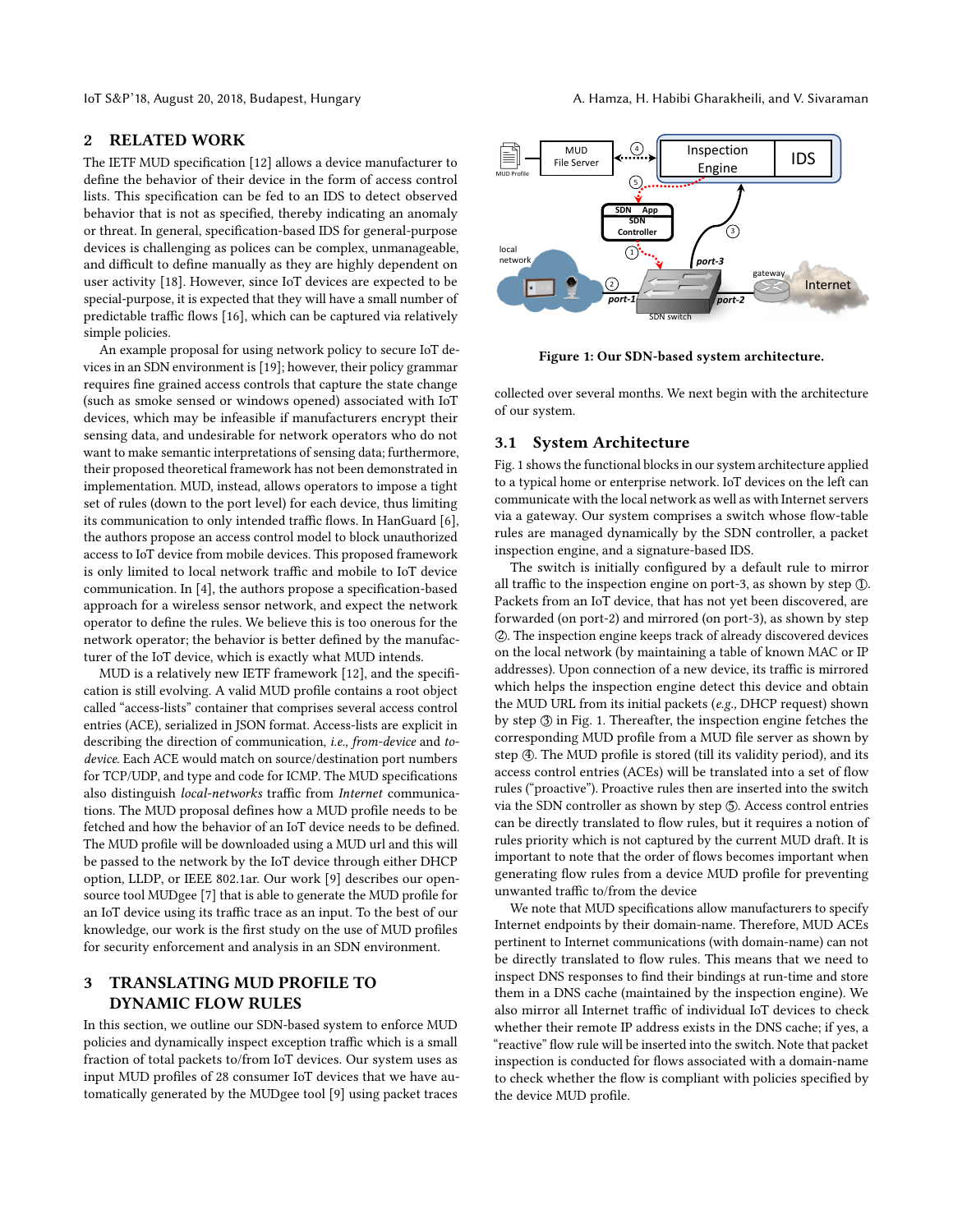<span id="page-2-0"></span>

| flow-id      | sEth              | dEth              | typeEth | Source            | <b>Destination</b>    | proto             | sPort             | dPort   | priority | action           |
|--------------|-------------------|-------------------|---------|-------------------|-----------------------|-------------------|-------------------|---------|----------|------------------|
|              | <devmac></devmac> |                   | 0x888e  | $\star$           | $\star$               | $\star$           | $\star$           | $\star$ | 20       | forward          |
| $\rm II$     | <devmac></devmac> | FF:FF:FF:FF:FF:FF | 0x0800  | $\star$           | $\star$               | $\star$           | $\star$           | 67      | 20       | forward          |
| Ш            | $<$ gwMAC $>$     | $<$ devMAC $>$    | 0x0800  | $\star$           | $\star$               | $\mathbf{1}$      | $\star$           | $\star$ | 20       | forward          |
| IV           | $<$ devMAC $>$    | $<$ gwMAC $>$     | 0x0800  | $\star$           | gateway IP            | 17                | $\star$           | 53      | 20       | forward          |
| V            | $<$ gwMAC $>$     | $<$ devMAC $>$    | 0x0800  | gateway IP        |                       | 17                | 123               | $\star$ | 20       | forward          |
| VI           | <devmac></devmac> | $<$ gwMAC $>$     | 0x0800  |                   | gateway IP            | 17                | $\star$           | 123     | 20       | forward          |
| <b>VII</b>   | $<$ gwMAC $>$     | <devmac></devmac> | ÷       | $\star$           |                       | 17                | 53                | $\star$ | 20       | forward & mirror |
| <b>VIII</b>  | $<$ gwMAC $>$     | $<$ devMAC $>$    | 0x0800  | h.canaryis.com    | $\star$               | 6                 | 80                | $\star$ | 11       | forward          |
| IX           | $<$ devMAC $>$    | $< g$ wMAC $>$    | 0x0800  |                   | h.canaryis.com        | 6                 | $\star$           | 80      | 11       | forward          |
| X            | $<$ gwMAC $>$     | $<$ devMAC $>$    | 0x0800  | h.canaryis.com    |                       | 6                 | 443               | $\star$ | 11       | forward          |
| XI           | <devmac></devmac> | $<$ gwMAC $>$     | 0x0800  |                   | h.canaryis.com        | 6                 | $\star$           | 443     | 11       | forward          |
| <b>XII</b>   | $<$ gwMAC $>$     | $<$ devMAC $>$    | 0x0800  | o.canaryis.com    |                       | 6                 | 443               | $\star$ | 11       | forward          |
| <b>XIII</b>  | $<$ devMAC $>$    | $<$ gwMAC $>$     | 0x0800  |                   | o.canaryis.com        | 6                 | $\star$           | 443     | 11       | forward          |
| <b>XIV</b>   | $<$ gwMAC $>$     | $<$ devMAC $>$    | 0x0800  | b.canaryis.com    |                       | 6                 | 443               | $\star$ | 11       | forward          |
| XV           | <devmac></devmac> | $<$ gwMAC $>$     | 0x0800  |                   | b.canaryis.com        | 6                 | $\star$           | 443     | 11       | forward          |
| <b>XVI</b>   | $<$ gwMAC $>$     | $<$ devMAC $>$    | 0x0800  | i.canaryis.com    |                       | 6                 | 443               | $\star$ | 11       | forward          |
| <b>XVII</b>  | <devmac></devmac> | $<$ gwMAC $>$     | 0x0800  |                   | <i>i.canaryis.com</i> | 6                 | $\star$           | 443     | 11       | forward          |
| <b>XVIII</b> | $<$ gwMAC $>$     | $<$ devMAC $>$    | 0x0800  | m.canaryis.com    |                       | 6                 | 443               | $\star$ | 11       | forward          |
| <b>XIX</b>   | $<$ devMAC $>$    | $<$ gwMAC $>$     | 0x0800  |                   | m.canaryis.com        | 6                 | $\star$           | 443     | 11       | forward          |
| XX           | $<$ devMAC $>$    | $<$ gwMAC $>$     | 0x0800  | $\star$           | $\Phi$                | $\star$           | $\star$           | $\star$ | 10       | forward & mirror |
| XXI          | $<$ gwMAC $>$     | <devmac></devmac> | 0x0800  | $\overline{\ast}$ | $\overline{\ast}$     | $\overline{\ast}$ | $\overline{\ast}$ | $\star$ | 10       | forward & mirror |
| <b>XXII</b>  | $\star$           | $<$ devMAC $>$    | 0x0806  | $\star$           | $\star$               | $\star$           | $\star$           | $\star$ | 7        | forward          |
| <b>XXIII</b> | $<$ devMAC $>$    | $\star$           | 0x0806  | $\star$           | $\star$               | $\star$           | $\star$           | $\star$ | 7        | forward          |
| <b>XXIV</b>  | $\star$           | $\star$           | $\star$ | $\star$           | $\star$               | $\star$           | $\star$           | $\star$ |          | forward & mirror |

Table 1: Flow rules for Canary camera.

It is important to note that IoT local communications are limited to a handful of standard flows which are typically fairly static (e.g., ARP and DHCP), whereas Internet communications are carried by a larger number of flows (e.g., up to 50 for some IoTs) whose endpoints are dynamic (e.g., HTTPS to h.canaryis.com). We, therefore, permanently keep flow rules corresponding to local communications, and set a idle-timeout for reactive flow rules of Internet communications, for efficient use of limited-capacity TCAM inside the SDN switch.

As an example, in [Table 1](#page-2-0) we show flow rules translated from the MUD profile of Canary camera. Highlighted rows correspond to a snapshot of reactive flow rules since they vary over time. We show domain-names for Internet-based source/ destination to make it easier to visualize (in actual flow-table, IP addresses are used). It is seen that the camera communicates with five subdomains of canaryis.com – one is HTTP, and five are HTTPS. Non-highlighted rows correspond to proactive rules, and the default rule (at the very bottom of [Table 1\)](#page-2-0). As discussed earlier, proactive rules IV, XX, and XXI respectively mirror DNS replies as well as outgoing/incoming Internet traffic for each IoT device. Note that reactive rules would have a priority slightly higher than of flows mirroring Internet traffic, but lower than of the DNS reply flow. This way, we stop mirroring packets of Internet flows that are correctly captured by the inspection engine.

Lastly, we see essential rules for basic operations over the network such as: rules I, II and III respectively correspond to EAPoL (Extensible Authentication Protocol over LAN) packets, DHCP requests, and ICMP replies from default gateway; rules V and VI relate to direct communication between the device and the default gateway for NTP communications; rules XXII and XXIII specifically match on ARP packets from/to the device.

# 3.2 System Implementation and Performance Evaluation

We have implemented our proposed system that uses our generated MUD profiles (according to the syntax of current MUD specifications [\[12\]](#page-6-4)), replays our IoT traffic traces [\[16\]](#page-6-5) into an SDN simulator, and performs packet inspection for a fraction of total traffic using Snort [\[3\]](#page-6-12), a widely deployed, open-source, signature based IDS.

MUD Profiles: We collected benign traffic traces of 28 consumer IoT devices over an 18-week period, and used our open source tool called MUDgee [\[7\]](#page-6-11) to automatically generate MUD profile of these individual IoT devices – these profiles are available at: http://iotanalytics.unsw.edu.au/mud/ [\[9\]](#page-6-10). Note that current IoT manufacturers do not yet support MUD specifications and mechanism. We therefore use the MAC address of IoT devices mapping them to their MUD profile in our repository/cite.

SDN Simulator and IDS: We wrote a native SDN simulator [\[8\]](#page-6-13) that translates MUD policies into flow rules inside the SDN switch. Our simulator also takes an input PCAP trace, performs packet-bypacket service inside the switch with an inspection engine attached to it. The simulator also dumps a small fraction of packets (only those that are not matched to expected flows and need inspection) into an output PCAP file. We utilized tcpreplay tool to replay this output PCAP into Snort [\[15\]](#page-6-14).

Performance Metric and Evaluation: As discussed earlier, inspection of certain packets is inevitable to capture a tight rule associated with each of TCP, UDP, or ICMP communications. But these inspections impose compute cost to our system. Another consideration is the dynamic management of flow-table for efficient usage of static resource in the switch. Therefore, we track the number of packets inspected, and the total number of flow rules at run time. The key tuning parameter is the idle-timeout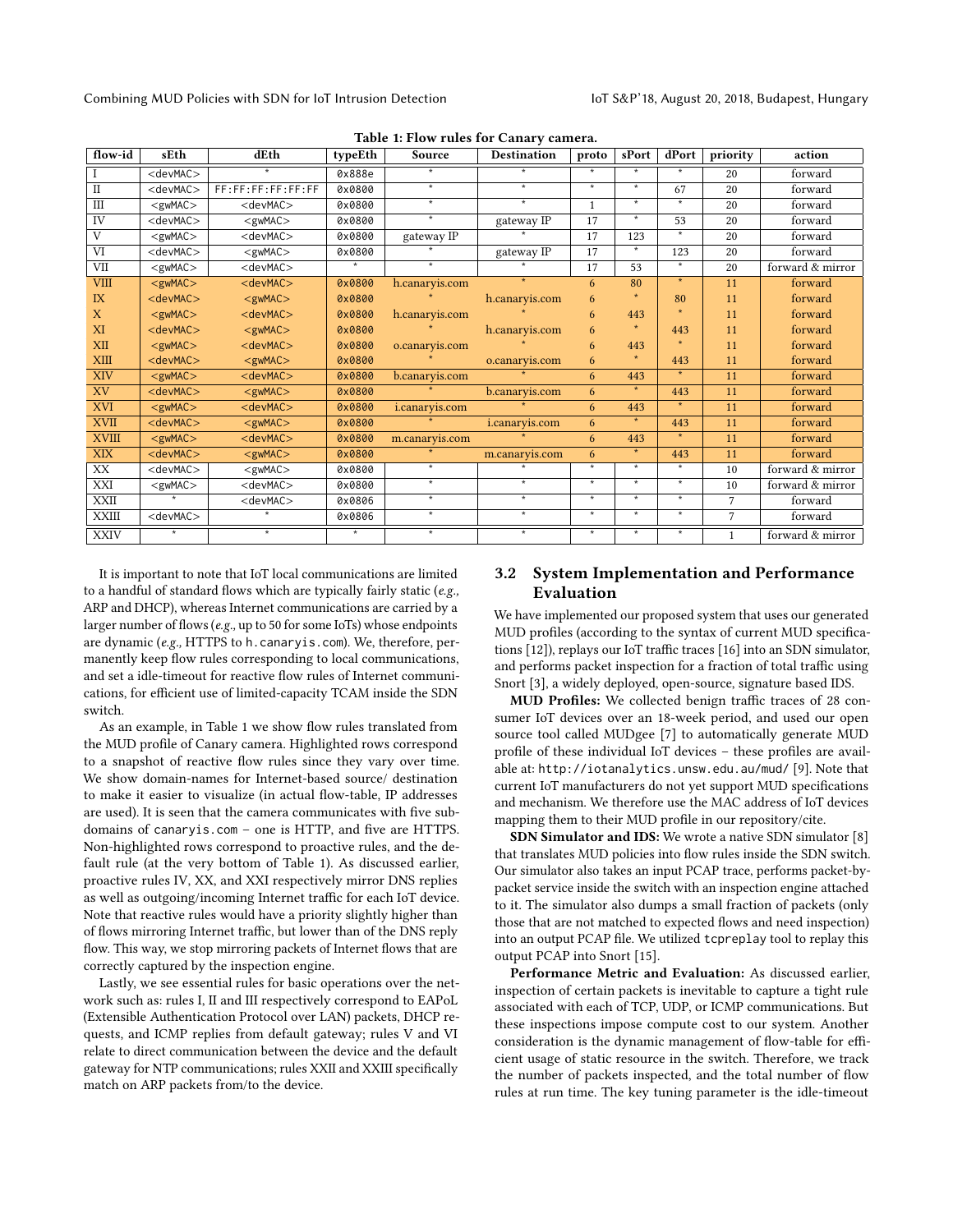<span id="page-3-0"></span>

<span id="page-3-1"></span>Figure 2: Dynamics of (a) flow count, and (b) inspected packets, when idle-timeout equals to two hours (7200s).

<span id="page-3-3"></span>

Figure 3: Performance metrics: (a) average flow count, and (b) fraction of inspected packets.

<span id="page-3-4"></span>chosen for reactive flow rules. In our experiments, we vary the idletimeout ranging from fairly short duration 2min to longer durations 20min, 60min, and 120min. We experimented with traffic traces of 28 devices collected over 4.5 months. To make it easier we plot our results for selected IoT devices including Awair air quality, Blipcare blood-pressure meter, Canary camera, and Netamo weather station.

Fig. [2](#page-3-0) shows the dynamics of flow count and inspected packets over an experiment duration of 1000 minutes when we set the idle-timeout to 120min. It can be seen in Fig. [2\(a\)](#page-3-1) that we have on average 55 rules for canary camera (shown by solid black lines), followed by Netatmo weather and Awiar air quality with 27 and 22 average number of flows (shown by blue and cyan lines in the middle of the plot). However, for Blipcare (shown by dashed red lines), we initially see a total of 13 flow rules, then comes to 11 and stays at that level. This is because Blipcare generates traffic when only it is used by the user, and over the Internet it talks to one cloud-server tech.carematix.com using TCP 8777 (i.e., two reactive flow rules) – thus no significant dynamics is intended for the Blipcare blood pressure(BP) meter.

Focusing on inspected packets in Fig. [2\(b\),](#page-3-2) we see that Canary has the highest rate of inspected packets (i.e., <sup>1</sup>.<sup>46</sup> packet-per-min), followed by Netatmo weather station and Awair air quality with the rate of <sup>1</sup>.<sup>05</sup> and <sup>0</sup>.<sup>16</sup> inspected packets per minute respectively. Unsurprisingly, Blipcare BP monitor has only 3 initial packets inspected (i.e., a DNS reply, and two packets to/from the remote TCP 8777).

<span id="page-3-5"></span><span id="page-3-2"></span>We expect that choosing a low value for the idle-timeout would reduce the average flow count. But, such reduction comes at a cost of more inspected packets. This trade-off is shown in Fig. [3.](#page-3-3) In this set of experiments, we played the whole traffic captures (for duration of 4.5 months) of all IoT devices, and varied the idle-timeout for each run. Looking into the average flow count in Fig. [3\(a\),](#page-3-4) reducing the the idle-time-out from 2hr to 2min monotonically reduces the average number of flows by 60% for Canary camera, as shown by solid black lines and circle markers. A slightly lower reduction (i.e., 52% and 41%) is observed for Netatmo weather station and Awair air quality monitor respectively. Considering all 28 devices (shown by dashed pink lines and cross markers), the average number of flows is about 33 when idle-timeout is set to 2hr, and is reduced to 25 when idle-timeout equals to 2min. We note that in real practice the idle-timeout should be tuned based on the TCAM capacity of the SDN switch and total number of IoT devices in the network.

Lastly, Fig. [3\(b\)](#page-3-5) shows the total fraction of packets inspected for each device. It is seen that the fraction of inspected packets initially falls when increasing the idle-timeout from 2min to 20 min and persists afterwards, except for Netatmo weather station. Considering all devices, in worst case (i.e., idle-timeout = 2min) <sup>1</sup>.99% of packets are inspected. We note that <sup>0</sup>.98% (as mentioned in the legend) of total packets are DNS replies that are always inspected – half of inspected packets are DNS replies. Overall, results confirm that with our system the cost of packet inspection is kept at a minimum.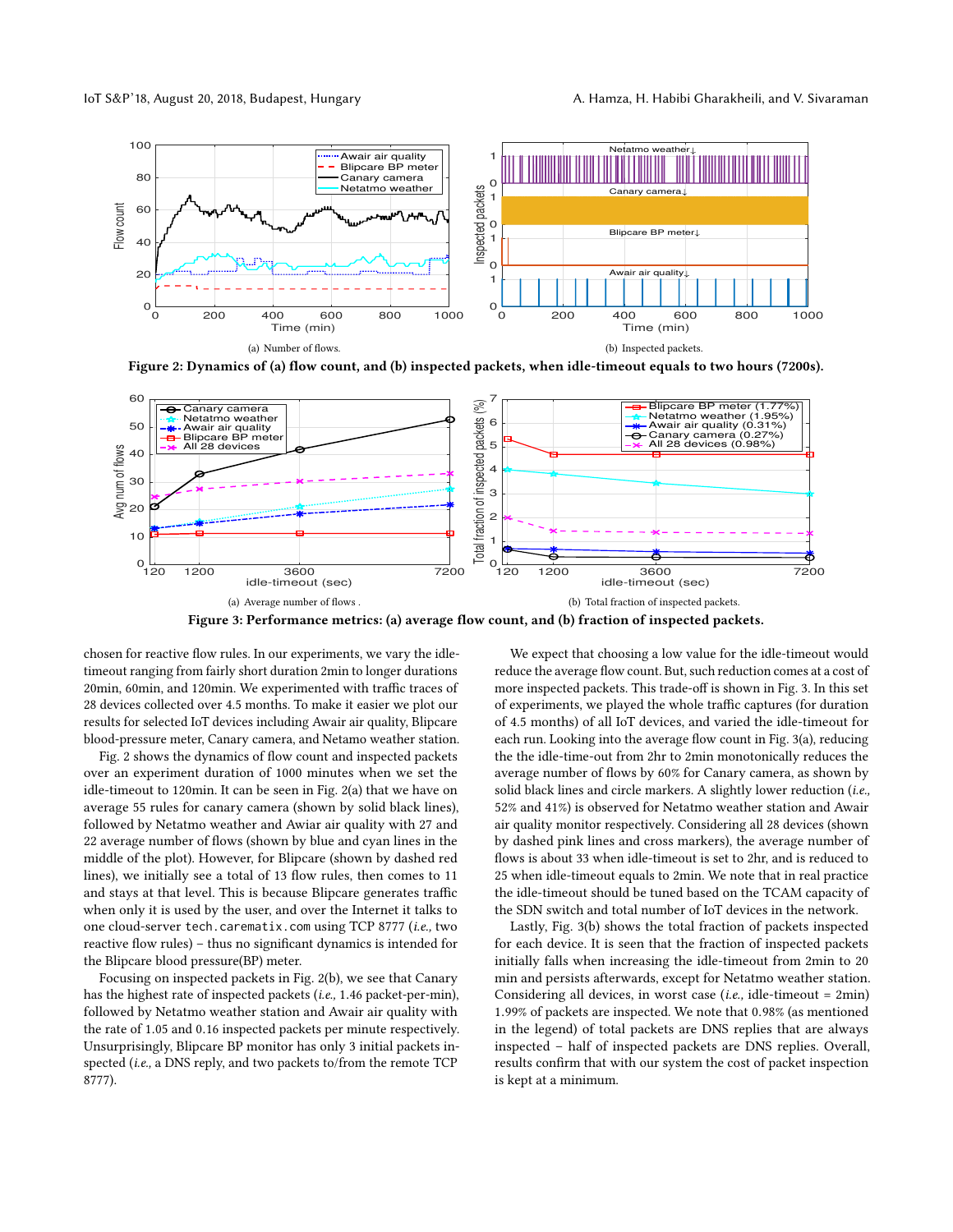Combining MUD Policies with SDN for IoT Intrusion Detection Intervention IoT S&P'18, August 20, 2018, Budapest, Hungary

## 4 SECURITY ANALYSIS OF MUD

In this section, we start analyzing the MUD profile of real consumer IoT devices that we have generated, and highlight attack types that can be prevented. Then, we will use traces collected in our lab, when we launched a number of volumetric attacks to four of IoT devices, to show how our system can detect these attacks using off-the-shelf IDS in an operational environment.

<span id="page-4-0"></span>Table 2: Resistance of IoT devices against various categories of attacks.

| <b>IoT</b> Device                |  | To Internet |                                      |  | From Internet |  |                                           | From/To Local |     |  |  |
|----------------------------------|--|-------------|--------------------------------------|--|---------------|--|-------------------------------------------|---------------|-----|--|--|
|                                  |  | TCP         | $\frac{1}{\left \frac{1}{2}\right }$ |  | TCP           |  | $\frac{1}{2}$ $\frac{1}{2}$ $\frac{1}{2}$ |               | TCP |  |  |
| Amazon Echo                      |  |             |                                      |  |               |  |                                           |               |     |  |  |
| August doorbell camera           |  |             |                                      |  |               |  |                                           |               |     |  |  |
| Awair air monitor                |  |             |                                      |  |               |  |                                           |               |     |  |  |
| Belkin NetCam                    |  |             |                                      |  |               |  |                                           |               |     |  |  |
| Blipcare BP monitor              |  |             |                                      |  |               |  |                                           |               |     |  |  |
| Canary camera                    |  |             |                                      |  |               |  |                                           |               |     |  |  |
| $\overline{\textrm{Chromecast}}$ |  |             |                                      |  |               |  |                                           |               |     |  |  |
| Dropcam                          |  |             |                                      |  |               |  |                                           |               |     |  |  |
| Hello Barbie                     |  |             |                                      |  |               |  |                                           |               |     |  |  |
| HP Envy printer                  |  |             |                                      |  |               |  |                                           |               |     |  |  |
| Hue lightbulb                    |  |             |                                      |  |               |  |                                           |               |     |  |  |
| iHome power plug                 |  |             |                                      |  |               |  |                                           |               |     |  |  |
| LiFX bulb                        |  |             |                                      |  |               |  |                                           |               |     |  |  |
| Nest smoke sensor                |  |             |                                      |  |               |  |                                           |               |     |  |  |
| Netatmo welcome                  |  |             |                                      |  |               |  |                                           |               |     |  |  |
| Netatmo weather station          |  |             |                                      |  |               |  |                                           |               |     |  |  |
| Pixstar Photoframe               |  |             |                                      |  |               |  |                                           |               |     |  |  |
| Ring doorbell                    |  |             |                                      |  |               |  |                                           |               |     |  |  |
| Samsung SmartCam                 |  |             |                                      |  |               |  |                                           |               |     |  |  |
| SmartThings                      |  |             |                                      |  |               |  |                                           |               |     |  |  |
| TP-Link Day-Night                |  |             |                                      |  |               |  |                                           |               |     |  |  |
| TP-Link plug                     |  |             |                                      |  |               |  |                                           |               |     |  |  |
| <b>Triby Speaker</b>             |  |             |                                      |  |               |  |                                           |               |     |  |  |
| Wemo Motion Sensor               |  |             |                                      |  |               |  |                                           |               |     |  |  |
| WeMo power switch                |  |             |                                      |  |               |  |                                           |               |     |  |  |
| Withings Baby Monitor            |  |             |                                      |  |               |  |                                           |               |     |  |  |
| Withings scale                   |  |             |                                      |  |               |  |                                           |               |     |  |  |
| Withings sleep sensor            |  |             |                                      |  |               |  |                                           |               |     |  |  |

#### 4.1 Resistance Against Attacks

We analyze the efficacy of MUD profiles considering four categories of attacks: To/From Internet, and To/From local network. Details of our analysis are shown in [Table 2.](#page-4-0) For ease of visualization, we use color codes to indicate the device resistance: green for being secure, yellow for moderately-secure, and red for being insecure.

To Internet: Many IoT devices have been compromised due to insufficient (or even lack of) authentication enforcement, and have been employed in large scale botnet attacks to popular Internet servers [\[5\]](#page-6-2). Mirai, Brickerbot and Hajime are examples of major IoTbotnet-based attacks that were launched [\[10\]](#page-6-3). MUD helps isolate exception packets related to any attempts for botnet injection only if the device access controls are tightly defined, or the device does

not expose telnet or ssh services. In case of already compromised devices, MUD is again able to isolate exception packets related to attack flows that are not specified by the device profile.

We observe that the MUD policy for five devices (i.e., August doorbell camera, Belkin netcam, Ring doorbell, Samsung smart camera, and TPLink camera) cannot be tightly defined [\[9\]](#page-6-10). These devices allow peer-to-peer communications for streaming video to their corresponding mobile App (by using STUN or a stream server to initiate the handshake). These types of Internet communications necessitate the device to access an arbitrary range of IP addresses and port numbers, thus making the device vulnerable. Therefore, we mark these devices by red cells (in [Table 2](#page-4-0) under To-Internet heading) for their insecurity against either TCP- or UDP-based attacks.

IoT devices have been used as reflector to amplify TCP, UDP or ICMP floods to Internet-based victims [\[11,](#page-6-15) [14\]](#page-6-16). Another observation is that all of our IoT devices are vulnerable to DNS spoofing, since they don't implement DNSSEC, thus not able to verify the integrity of reply packets. However, enforcing devices to use local DNS servers (e.g., in enterprise networks) can reduce the possibility of DNS spoofing attack. Yellow cells in [Table 2](#page-4-0) indicate the DNS-related vulnerability. Overall, 23 out of 28 IoT devices are moderately secure against reflection attacks on Internet-based victims.

From Internet: Attacks from the Internet are typically successful if a perimeter security by NAT/firewall is not present, or a malware exposes the local network to the Internet via port forwarding [\[17\]](#page-6-17). Shodan [\[2\]](#page-6-18) runs frequent scanning to identify devices publicly accessible, and publishes their IP address and open ports. Furthermore, Insecam [\[1\]](#page-6-19) lists publicly available video camera feeds from various countries. If proper policy has been applied then these unintended video feeds would have been blocked. Attackers, therefore, would be able to lookup these public repositories to hunt vulnerable IoT devices.

MUD specifications require manufacturers to separately define local and Internet communications for their device. This helps protect devices against port forwarding exposure – if the device offers a service to the local network, unintended remote access from the Internet can be prevented to some extent (excluding the spoofing of device server's IP address). Moreover, unintended endpoints from Internet can be limited if the MUD policies specify the intended endpoints tightly (i.e., by a domain-name).

We see that three devices including August doorbell, Belkin camera, and Samsung smart camera are vulnerable to intrusions from Internet, as marked by red cells in [Table 2.](#page-4-0) This is because, for example, August doorbell camera is allowing Internet traffic from TCP 443 (with no specific domain-name or IP address). This device serves the local network on TCP 80. This enables the attacker (with help of port forwarding) to access TCP 80 on the device by having the source TCP port equals to 443. We note that if the local or Internet service was on UDP (i.e., mismatched transport protocols like in Ring doorbell and TP-Link camera), this type of attack can not succeed. We note that spoofing of IP for device's server is still possible, therefore all devices become somewhat vulnerable to attacks from Internet if they talk same protocol (UDP or TCP) on both local and Internet channels, as shown by yellow cells.

From/To Local: It has been shown [\[6,](#page-6-8) [13\]](#page-6-1) that communication between an IoT device and its corresponding mobile App over the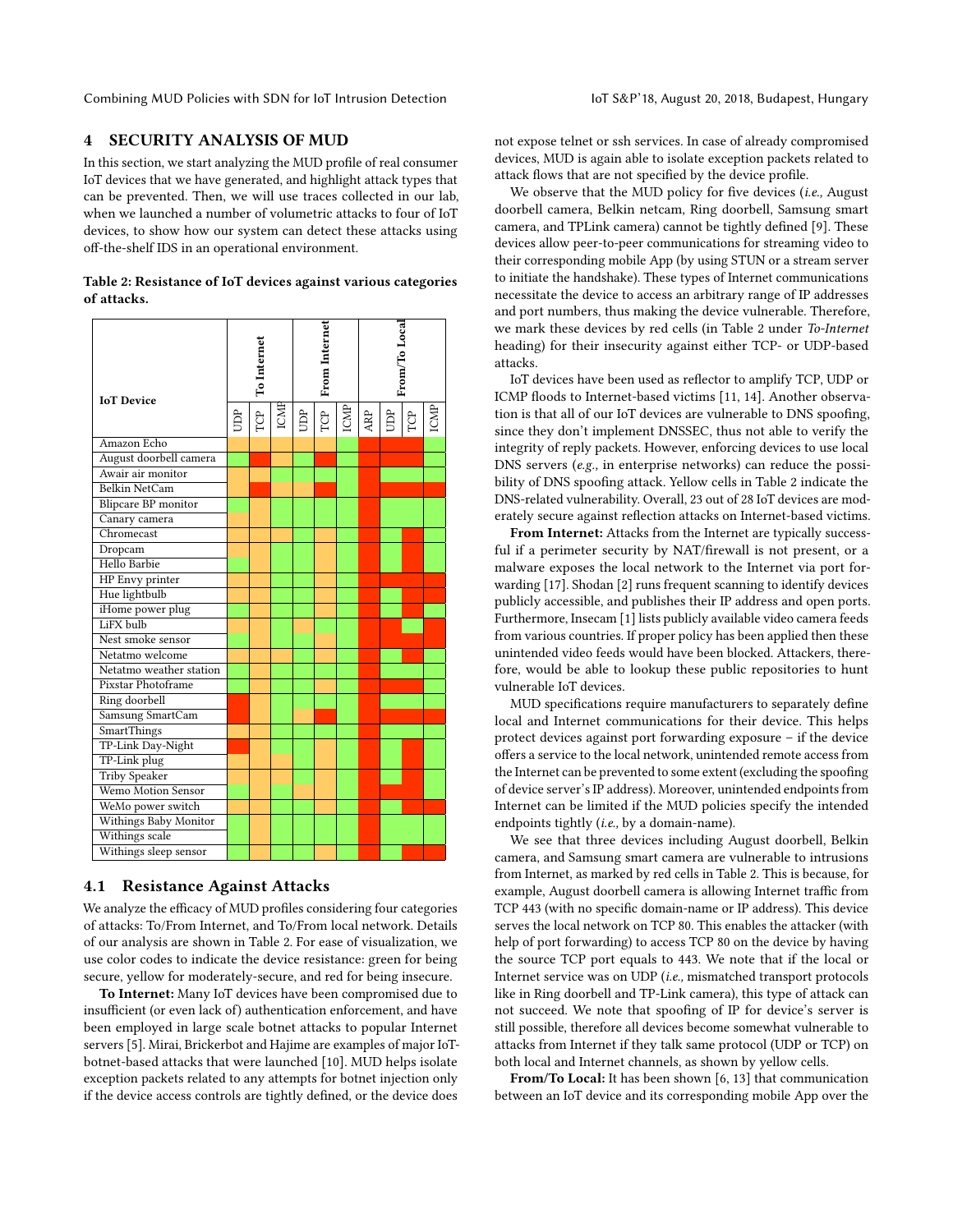IoT S&P'18, August 20, 2018, Budapest, Hungary A. Hamza, H. Habibi Gharakheili, and V. Sivaraman

local network is typically unauthenticated and/or unencrypted. Additionally, consumer IoT devices expose themselves to the local network using SSDP and/or mDNS protocols that are typically used for local discovery. This feature enables attackers (or their malware hosted on a local device) to get in the middle of communication to eavesdrop or impersonate (i.e., man-in-the-middle can take full control over the device). These devices, with exposed local services, do not have any protection against flooding /denial-of-service attacks. We, therefore, deem devices that communicate over the local network to be at risk for this category of attacks, even though their MUD policies are well defined. This is because intended endpoints for local communications are not tightly defined. Moreover, all devices are vulnerable to ARP spoofing attack, as marked by red cells in [Table 2.](#page-4-0) We note that MUD specifications allow a local controller to restrict the local communications to a limited group – this is more conducive for enterprise networks.

Lastly, we see IoT devices that have large number of open ports which are not used (e.g., Telnet for HP Envy printer) [\[13\]](#page-6-1), thus not specified in the MUD profile. These open ports make the device vulnerable, but having MUD policies in place would protect devices from being compromised by botnets such as Mirai, Bricker Bot, or Hajime that actively scan for open telnet ports and launch bruteforce attack [\[10\]](#page-6-3).

# 4.2 Detection of Volumetric Attacks using Snort IDS

We now show the efficacy of our system when real attacks are launched on IoT devices. We use traffic traces that we collected in November 2017, comprising a number volumetric attacks including reflection/amplification (SNMP, SSDP, TCP SYN, and Smurf), flooding (TCP SYN, Fraggle, and Ping of death), ARP spoofing, and port scanning that were launched on four IoT devices including Belkin Netcam, Wemo motion sensor, Samsung smart-cam and Wemo switch (listed in [Table 3\)](#page-5-0). These attacks were sourced from within the local network as well as from the Internet. For Internet sourced attacks, we had enabled port forwarding (emulating a malware behavior) on the gateway.

We found that a majority of attacks didn't match on any of intended flow rules translated from MUD policies, thus were mirrored for inspection. For example, out of 14 attacks on Samsung camera, traffic of 9 attack types were mirrored for inspection – the rate of mirrored packets rises significantly, proportional to the rate of attack traffic. This measure was 13 out of 14 for Wemo motion sensor. For Samsung camera, attacks including direct TCP flooding, ARP spoofing, Ping of Death, and reflective TCP and ICMP from within local network were successful to pass undetected (i.e., get matched to intended flow rules). However, in case of Wemo motion, only ARP spoofing was successful. This is because our TCP related attacks targeted port numbers that are not defined in the MUD profile of Wemo motion, the same for ICMP. Whereas for Samsung camera, target port numbers were defined as intended service, allowing attacks to pass. We can enhance our system by monitoring the behavior of intended flows using flow-level telemetry – this is planned for future work. Visibility into activity of flows, for example on/off pattern or volume/rate, would reveal malicious traffic covered by intended rules. Furthermore, our observation for Wemo switch and Belkin Netcam was similar to Samsung smart camera. Interestingly,

<span id="page-5-0"></span>

|  |                                | Table 3: List of attacks launched against our IoT devices.(L: |  |  |  |
|--|--------------------------------|---------------------------------------------------------------|--|--|--|
|  | local, D: device, I: Internet) |                                                               |  |  |  |

|            |                | Device      |             |               |                   | Category       |                                 |                            |     |             |               |  |
|------------|----------------|-------------|-------------|---------------|-------------------|----------------|---------------------------------|----------------------------|-----|-------------|---------------|--|
| Attacks    |                | Wemo motion | Wemo switch | Belkin Netcam | Samsung smart-cam | $\overline{1}$ | $I \rightarrow D \rightarrow L$ | $\vec{\uparrow}$<br>∫<br>⊥ | うり1 | $1 + 1 - 1$ | $\frac{1}{1}$ |  |
|            | <b>SNMP</b>    |             |             |               | ✓                 |                | ✓                               | ✓                          |     |             |               |  |
|            | SSDP           | ✓           |             | Ŷ             |                   |                | ✓                               | $\checkmark$               |     |             |               |  |
| Reflection | <b>TCP SYN</b> |             | J           | J             | ✓                 |                | ✓                               |                            |     | ✓           |               |  |
|            | Smurf          |             |             |               |                   |                |                                 | ✓                          |     |             |               |  |
|            | <b>TCP SYN</b> |             | ✔           |               |                   | ✓              |                                 |                            |     |             |               |  |
| Direct     | Fraggle        |             | J           |               |                   |                |                                 |                            |     |             |               |  |
|            | <b>ICMP</b>    |             | J           |               |                   |                |                                 |                            |     |             |               |  |
| ARP spoof  |                |             |             |               | √                 |                |                                 |                            |     |             |               |  |
| Port Scan  |                |             |             |               |                   |                |                                 |                            |     |             |               |  |

MUD profile was able to protect all four devices against attacks traversing the gateway (i.e., to/from Internet).

We then fed the mirrored packets to Snort IDS to see how unsuccessful attack traffic can be detected. Snort was only able to detect SSDP/SNMP reflection attacks from Internet as well as a few port scanning instances. However, port scanning attacks were flagged by incorrect alarms, e.g., suspicious inbound traffic for mssql port 3306. This is because existing signatures of Snort primarily relate to generic servers, not specific to IoT devices.

Interestingly, we discovered from Snort output that there were other attacks from the Internet (not from our source). These attacks detected by the Snort include an attack from blacklisted remote IP address 66.240.192.138, DNS amplification attack on Wemo motion, and nmap port scanning. This was essentially because we had enabled port forwarding for local services offered by each IoT device. For example, TCP port 554, 81, 53, and 49153 for Samsung camera, Belkin Netcam, Wemo motion, and Wemo switch respectively. The detailed outputs from IDS inform the network operator about vulnerable/exposed ports in the network. This also highlights that the need for further inspection of selected packets instead of blocking them.

# 5 CONCLUSION

In this paper, we have combined MUD and SDN to make an efficient and scalable intrusion detection system for IoT devices. We have implemented a system that translates MUD policies of 28 consumer IoT devices to flow rules configured into the network switch. Some of rules are inserted pro-actively while others are configured reactively based on run-time DNS bindings. We have evaluated the performance of our system in terms of flow-table size and fraction of traffic misses using real traffic traces collected over several months. Lastly, we have highlighted the benefits and limitations of MUD in limiting attack surface to various IoT devices, and demonstrated that how our system can detect volumetric attacks by inspecting a very small fraction of exception packets using off-the-shelf IDS. We have shown that with MUD in place, compromising IoT devices becomes non-trivial for attackers. In future, MUD can be used as a baseline to build sophisticated anomaly-/signature-based IDSs.